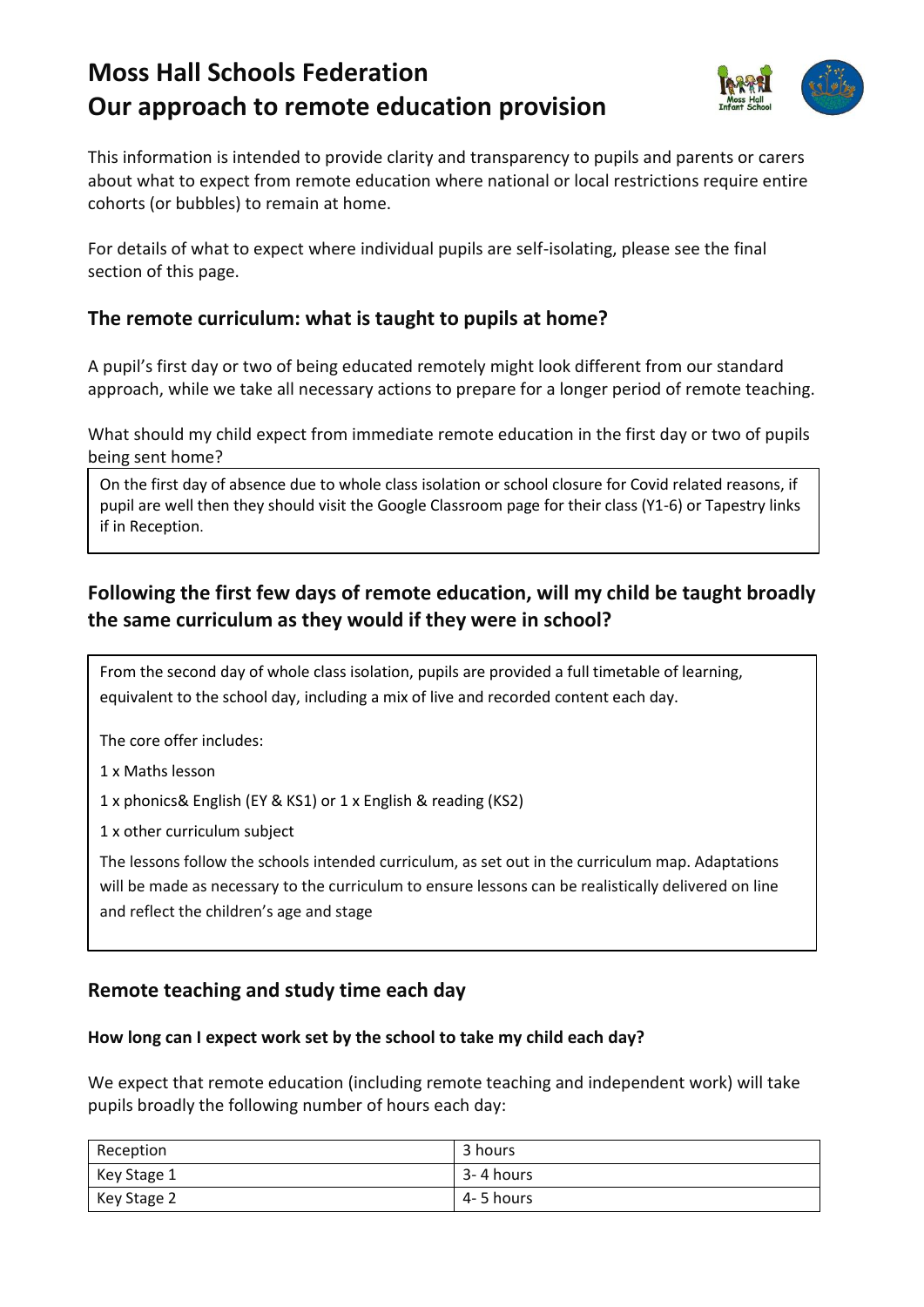# **Accessing remote education**

#### **How will my child access any online remote education you are providing?**

- Live lessons are accessed via Google Classroom or zoom.
- Practice work is set via the Google Classroom or Tapestry. Pupils complete and submit work via these platforms

### **If my child does not have digital or online access at home, how will you support them to access remote education?**

We recognise that some pupils may not have suitable online access at home. We take the following approaches to support those pupils to access remote education:

The schools have a limited number of chrome books and I pads for loans to families to support learning at home. We are in close contact with families and will provide to those where device access is lacking. This is routinely evaluated through the lockdown

The school may apply to Gov.uk for additional mobile data allowance where this is needed. The schools have invited parents to make contact for help with this

Additionally, we can apply to a government scheme for 4G routers for families.

We have send home packs of learning and resources and in these cases the teacher calls the family weekly to check work and well-being

### **How will my child be taught remotely?**

We use a combination of the following approaches to teach pupils remotely:

Up to 2 live lessons or sessions per day

- 1 x maths lesson
- 1 x English& phonics lesson (EY & KS1) / English KS2
- Reading groups

Daily recorded lessons covering the wider curriculum

#### **Moss Hall Infants**

Online resources with the schools pay subscriptions for:

- RWINc phonics and online reading resources
- Reading Owl online reading resources

#### **Moss Hall Juniors**

- Word shark
- Times tables Rock stars
- Century Tech

Printed paper packs and reading resources.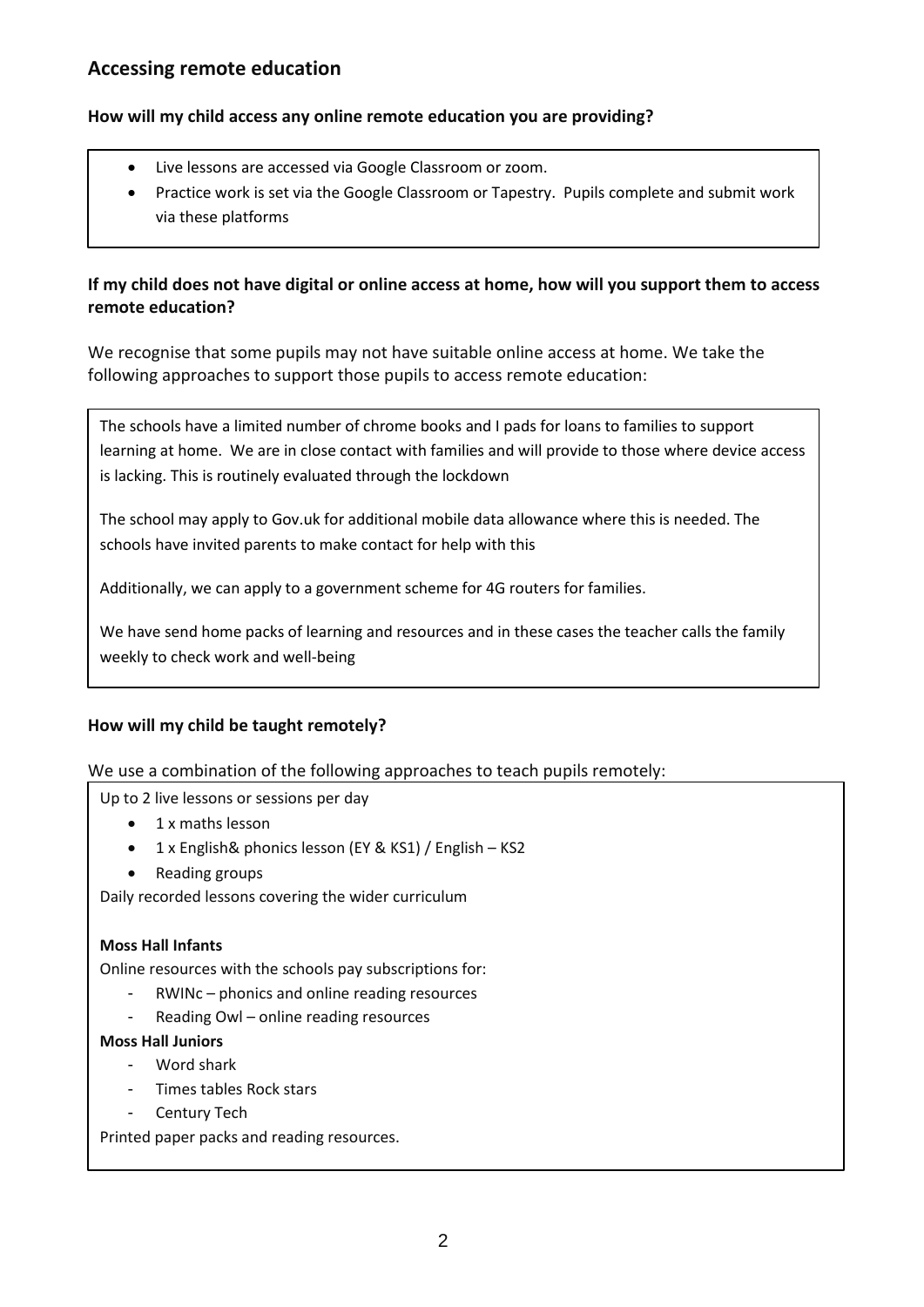# **Engagement and feedback**

#### **What are your expectations for my child's engagement and the support that we as parents and carers should provide at home?**

- A time table of learning is posted on the Google Classroom for each class
- Pupils are expected to follow this, attending the daily registration in the morning, each of the live lessons and live groups. We understand that due to range of factors this may not always be possible and some lessons are recorded and uploaded to the Google Classroom to be accessed later
- Parents are asked to support their children access their online platforms
- For pupils in R to Y2, most children should be able once set up, to access the lesson by themselves. We ask that parents remain nearby to support.
- For pupils in Y3-6, once they are set up, most children should access each lesson **without adult supervision.**
- The live lessons are not for parents to take part in or comment on during or after the lessons. Children may seek guidance from their teachers as they do in school. Teachers will not engage with parents over their child's ability to access the learning as this will be evident from the work turned in. Genuine concerns should be addressed via the school office to the teacher.
- It is not expected or necessary for the parents to mark, feedback or critique their child's work during a lesson or prior to submission.

## **How will you check whether my child is engaging with their work and how will I be informed if there are concerns?**

- morning. This information is shared with the school leadership teams who will follow up any Teachers keep a daily register of attendance on line. There is a live register session every non-attendance
	- Where the Head of School has a concern about non-attendance or if work is not being submitted or not submitted to a high standard, the teacher or a school leader will make contact the parents of the pupil.
	- If the child continues not to engage the school will involve the Education Welfare officer (EWO) for support.
	- Any child who has been offered and refused a critical worker place and who is not engaging online will be referred to the EWO.

### **How will you assess my child's work and progress?**

Feedback can take many forms and may not always mean extensive written comments for individual children. For example, whole-class feedback or quizzes marked automatically via digital platforms are also valid and effective methods, amongst many others. Our approach to feeding back on pupil work is as follows: